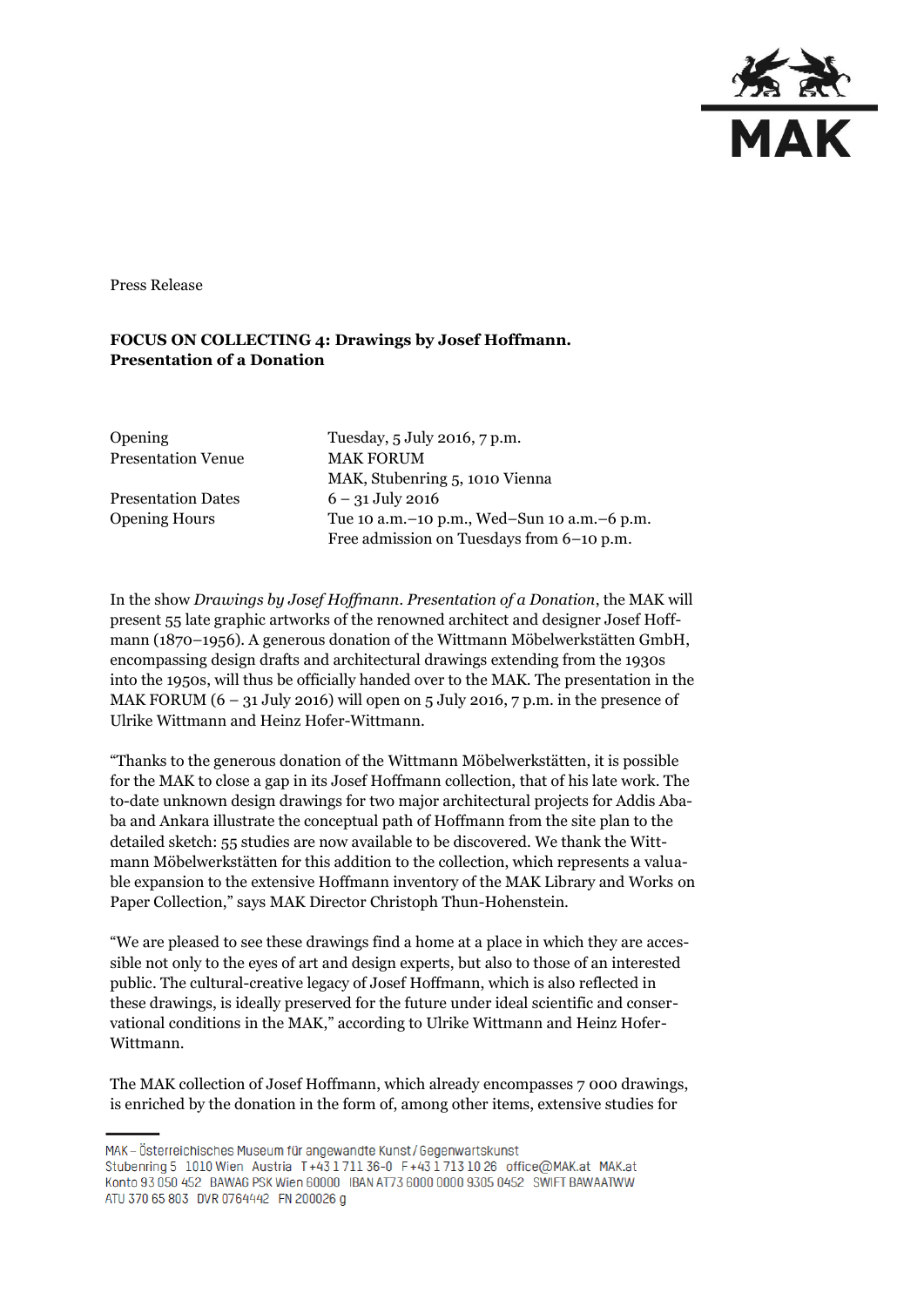

the furnishings of the residential and business building of the Stern family, as well as for his unrealized major project, the city hall of Addis Ababa in Ethiopia. Also among the highlights are design drawings and detailed studies for the competition project for the *Palace of the Grand National Assembly of Turkey in Ankara* (1936), one of the most monumental projects of the interwar period. These also include preliminary sketches for nearby buildings, such as the presidential palace, the police precinct, or the printing house.

The 14 design drawings for the interior design of the business and residential building of the Stern family in Langenzersdorf in Lower Austria originate from 1952. Veneer panels to door height, sophisticated shelving systems, framing, and molding with stucco decoration, as well as carved finials make reference to the detailed planning of the private commission and the typical design features of the 1950s.

Josef Hoffmann received the commission, the city hall in Addis Ababa together with the architects Anton Ubl (1904–1979) and Hubert Matuschek (1902–1968). The designs from the years 1954 to 1955 demonstrate the typical design forms of his late work, such as the casual stringing together of architectural elements. The monumental project, in which Hoffmann's clear striving toward the greatest possible objectivity becomes apparent, was not executed.

The MAK has been promoting public interest in Josef Hoffmann as one of the most important architects and designers of the 20th century with a number of activities, such as exhibitions, publications, and scientific research projects involving his work. The birth house of Josef Hoffmann in the Czech Republic has been operated jointly by the MAK and the Moravian Gallery in Brno as the Josef Hoffmann Museum since 2006 and has hosted exhibitions regularly.

Press photos are available for download at MAK.at/press.